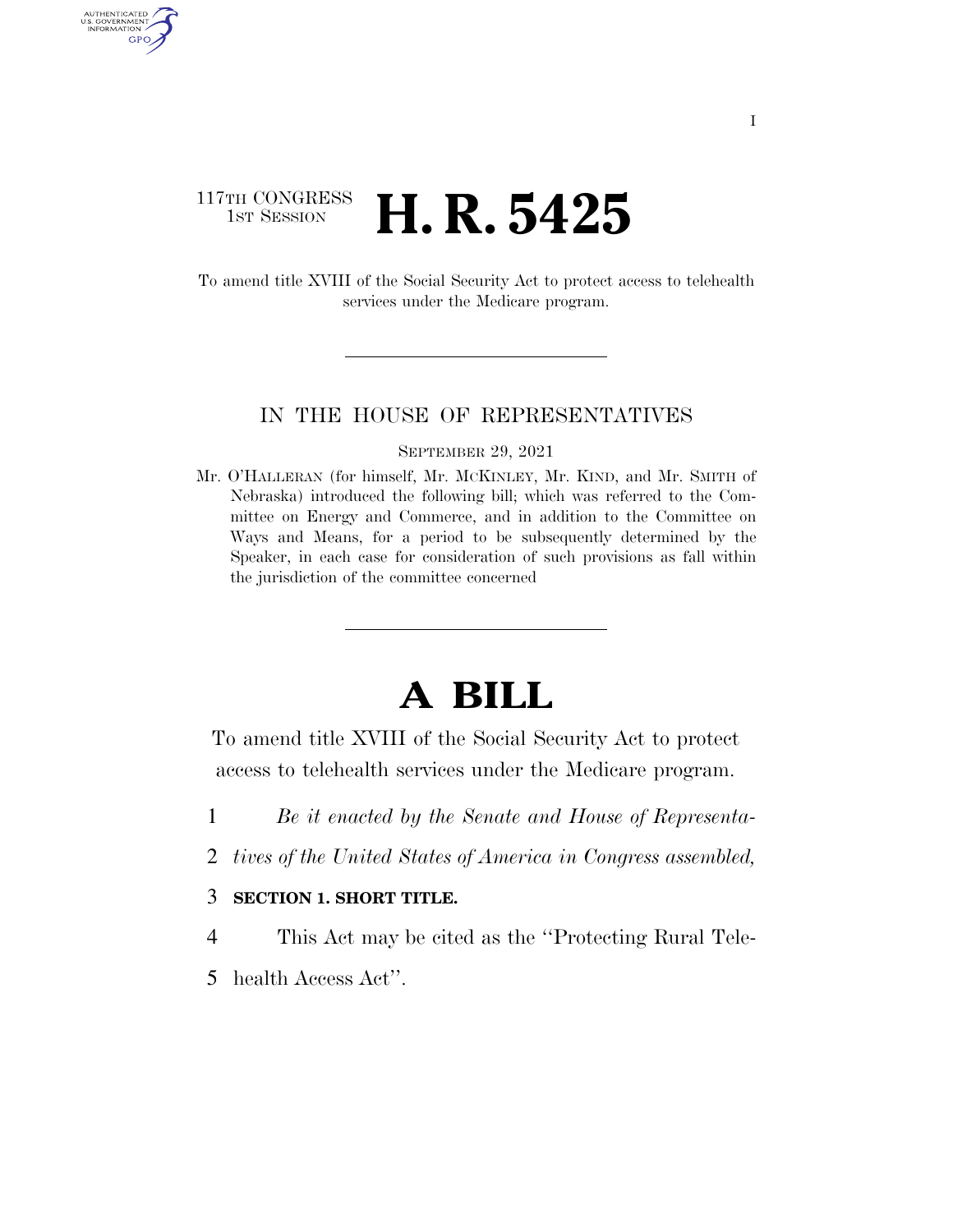## **SEC. 2. ELIMINATION OF RESTRICTIONS RELATING TO TELEHEALTH SERVICES.**  (a) ELIMINATION OF GEOGRAPHIC REQUIREMENTS FOR ORIGINATING SITES.—Section 1834(m)(4)(C) of the 5 Social Security Act  $(42 \text{ U.S.C. } 1395 \text{m(m)}(4)(\text{C}))$  is amended— (1) in clause (i), in the matter preceding sub- clause (I), by inserting ''and clause (iii)'' after ''and (7)''; and (2) by adding at the end the following new clause: 12 "(iii) ELIMINATION OF GEOGRAPHIC 13 REQUIREMENTS FOR ORIGINATING SITES.—The geographic requirements de- scribed in clause (i) shall not apply with respect to telehealth services furnished on 17 or after January 1, 2021.". (b) ELIMINATION OF RESTRICTIONS IN WHICH TELEHEALTH SERVICES MAY BE FURNISHED IN THE

20 HOME.—Section  $1834(m)(4)(C)(ii)(X)$  of the Social Secu-21 rity Act (42 U.S.C. 1395m(m)(4)(C)(i)(X)) is amended to read as follows:.

| 23 | " $(X)(aa)$ For the period begin-    |
|----|--------------------------------------|
| 24 | ning on the date of the enactment of |
| 25 | this subclause and ending on Decem-  |
| 26 | ber 31, 2020, the home of an indi-   |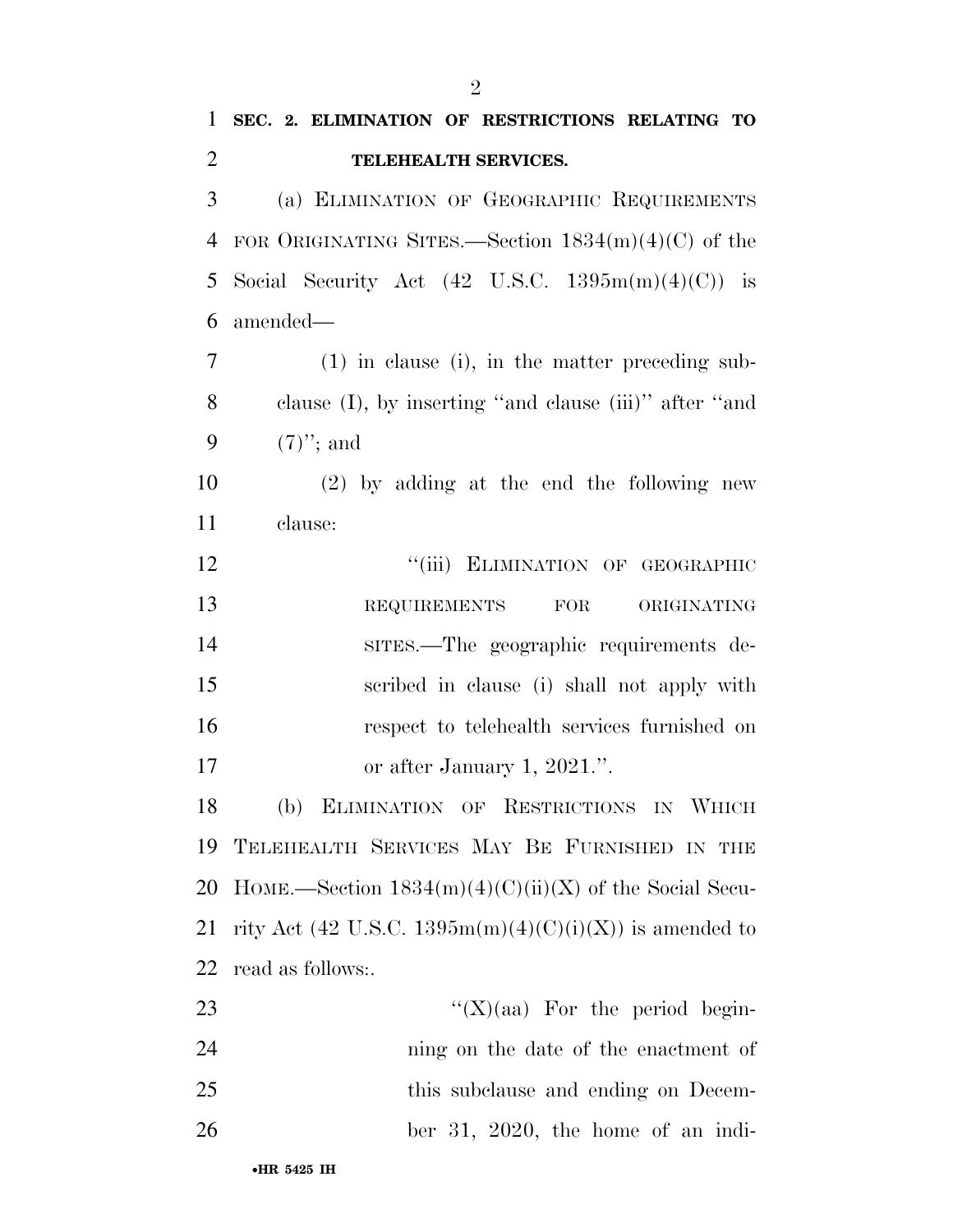| $\mathbf{1}$   | vidual but only for purposes of section               |
|----------------|-------------------------------------------------------|
| $\overline{2}$ | $1881(b)(3)(B)$ or telehealth services                |
| 3              | described in paragraph (7).                           |
| $\overline{4}$ | "(bb) For the period beginning                        |
| 5              | or after January 1, 2021, the<br>on                   |
| 6              | home of an individual.".                              |
| 7              | SEC. 3. TELEHEALTH FLEXIBILITIES FOR CRITICAL ACCESS  |
| 8              | <b>HOSPITALS.</b>                                     |
| 9              | Section $1834(m)$ of the Social Security Act $(42)$   |
| 10             | U.S.C. $1395m(m)$ is amended—                         |
| 11             | $(1)$ in the first sentence of paragraph $(1)$ , by   |
| 12             | striking "paragraph (8)" and inserting "paragraphs    |
| 13             | $(8)$ and $(9)$ ";                                    |
| 14             | $(2)$ in paragraph $(2)(A)$ , by striking "paragraph" |
| 15             | $(8)$ " and inserting "paragraphs $(8)$ and $(9)$ ";  |
| 16             | $(3)$ in paragraph $(4)$ —                            |
| 17             | $(A)$ in subparagraph $(A)$ , by striking             |
| 18             | "paragraph $(8)$ " and inserting "paragraphs $(8)$    |
| 19             | and $(9)$ "; and                                      |
| 20             | $(B)$ in subparagraph $(F)(i)$ , by striking          |
| 21             | "paragraph $(8)$ " and inserting "paragraphs $(8)$ "  |
| 22             | and $(9)$ "; and                                      |
| 23             | (4) by adding at the end the following new            |
| 24             | paragraph:                                            |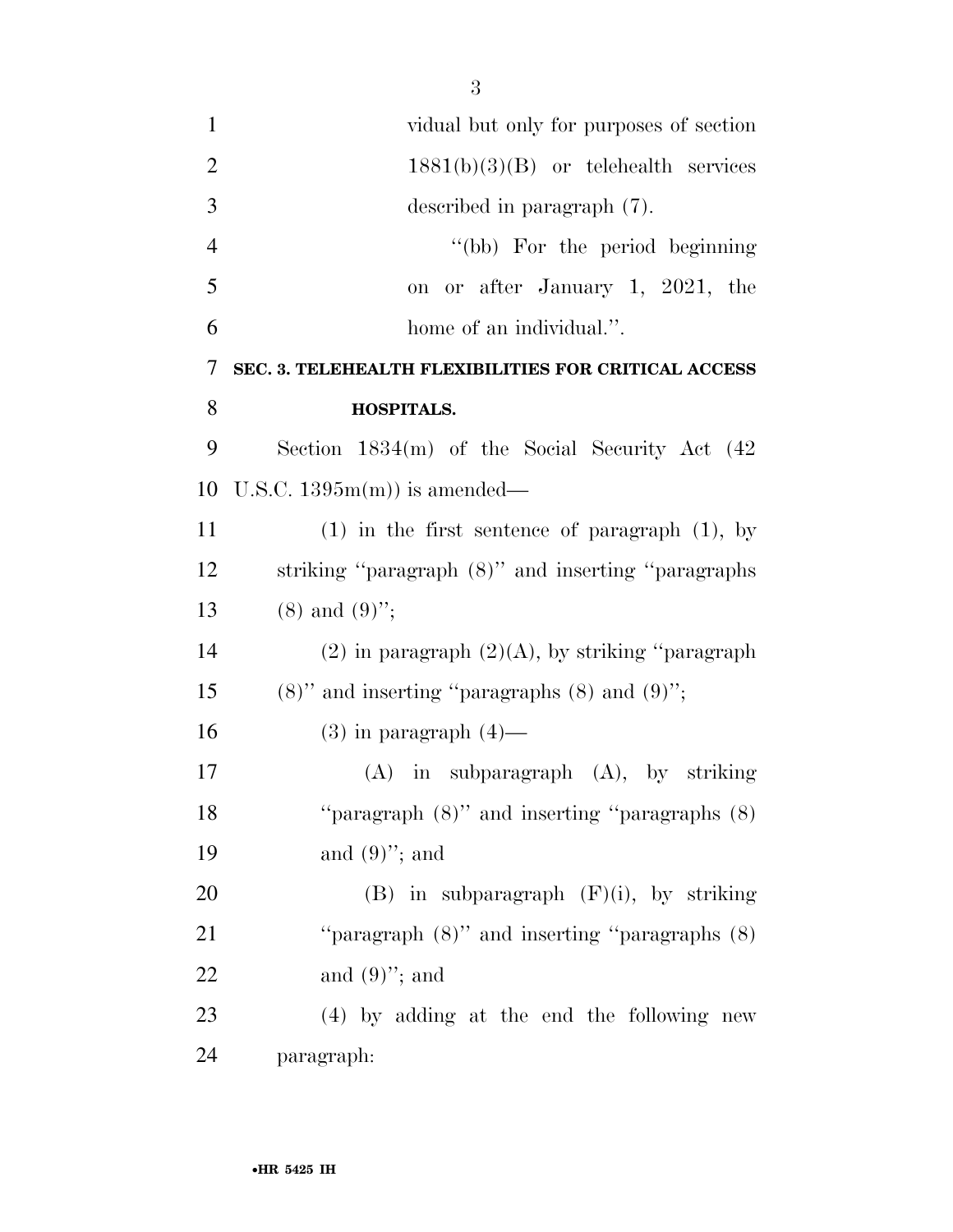| $\mathbf{1}$   | "(9) TELEHEALTH FLEXIBILITIES FOR CRIT-        |
|----------------|------------------------------------------------|
| $\overline{2}$ | ICAL ACCESS HOSPITALS.-                        |
| 3              | "(A) IN GENERAL.—On or after the date          |
| $\overline{4}$ | of the enactment of this paragraph—            |
| 5              | "(i) the Secretary shall pay for tele-         |
| 6              | health services that are furnished via a       |
| 7              | telecommunications system by a critical ac-    |
| 8              | cess hospital, including any practitioner      |
| 9              | authorized to provide such services within     |
| 10             | the facility, that is a qualified provider (as |
| 11             | defined in subparagraph $(B)$ to an eligible   |
| 12             | telehealth individual enrolled under this      |
| 13             | part notwithstanding that the critical ac-     |
| 14             | cess hospital providing the telehealth serv-   |
| 15             | ice is not at the same location as the bene-   |
| 16             | ficiary, if such services complement a plan    |
| 17             | of care that includes in-person care at        |
| 18             | some point, as may be appropriate;             |
| 19             | "(ii) the amount of payment to a crit-         |
| 20             | ical access hospital that serves as a distant  |
| 21             | site for such a telehealth service shall be    |
| 22             | determined under subparagraph $(C)$ ; and      |
| 23             | "(iii) for purposes of this subsection—        |
| 24             | $\lq(1)$ the term 'distant site' in-           |
| 25             | cludes a critical access hospital that         |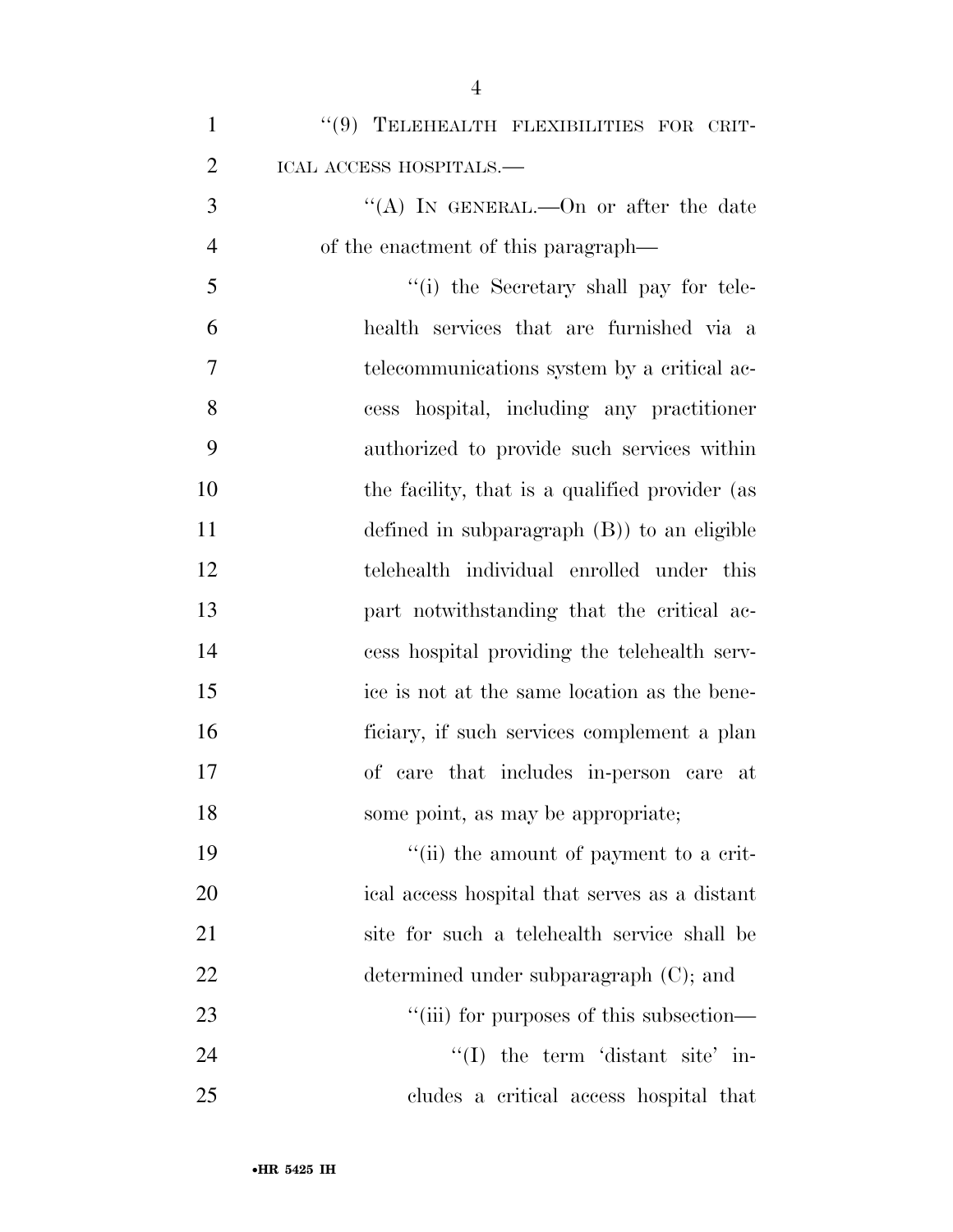furnishes a telehealth service to an eli-

|   | gible telehealth individual; and         |
|---|------------------------------------------|
| 3 | $\lq\lq$ (II) the term 'telehealth serv- |
| 4 | ices' includes behavioral health serv-   |
| 5 | ices and any other outpatient critical   |

 access hospital service that is fur- nished using telehealth to the extent 8 that payment codes corresponding to services identified by the Secretary under clause (i) or (ii) of paragraph  $(4)(F)$  are listed on the corresponding claim for such critical access hospital service.

14 "(B) DEFINITION OF QUALIFIED PRO- VIDER.—For purposes of this subsection, the term 'qualified provider' means, with respect to a telehealth service described in subparagraph (A)(i) that is furnished to an eligible telehealth individual, a critical access hospital that has an established patient relationship with such indi- vidual as defined by the State in which the indi-vidual is located.

23 "'(C) PAYMENT.—The amount of payment to a critical access hospital that serves as a dis-tant site that furnishes a telehealth service to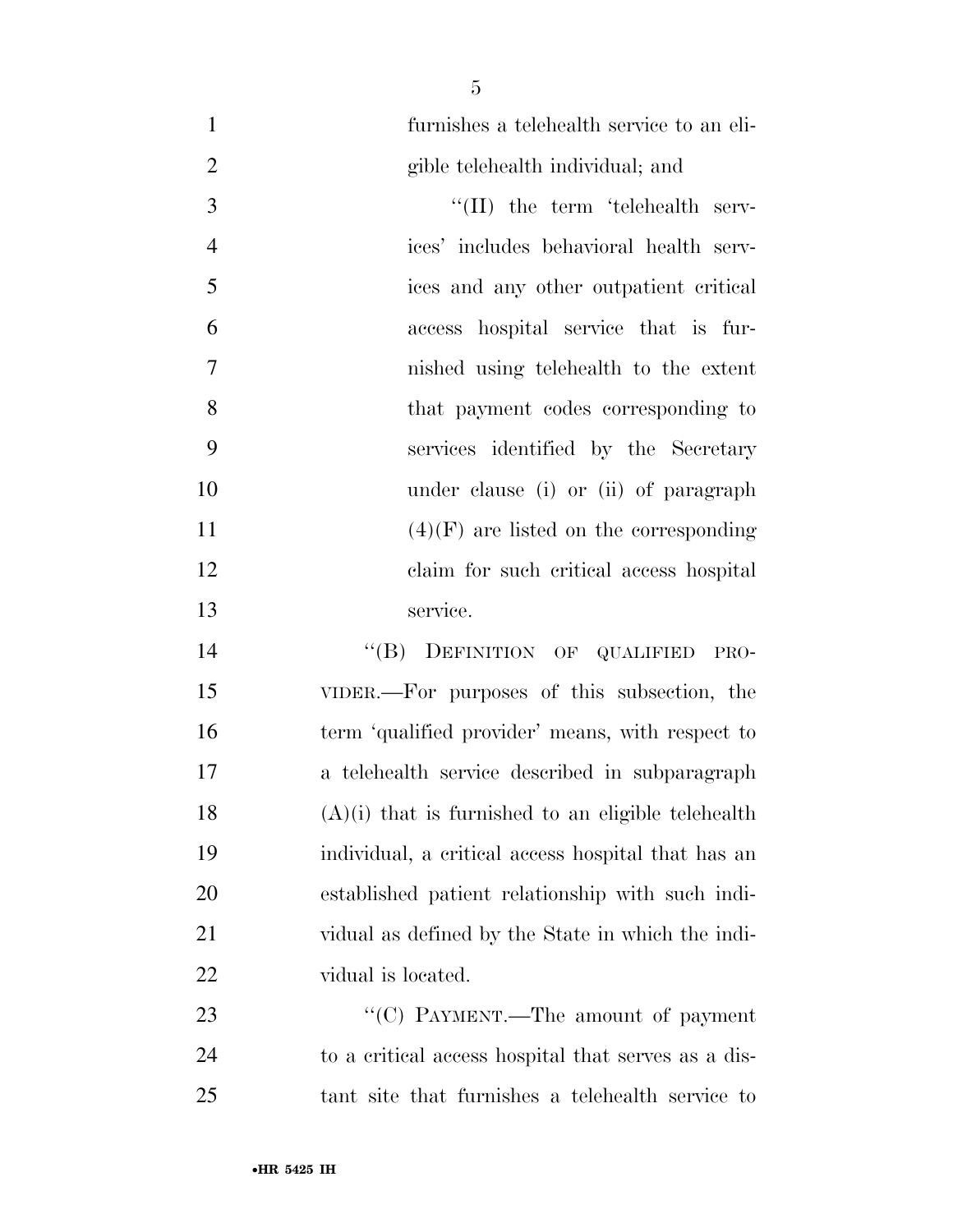an eligible telehealth individual under this para- graph shall be equal to 101 percent of the rea- sonable costs of the hospital in providing such services, unless the hospital makes an election 5 under paragraph  $(2)$  of section  $1834(g)$  to be paid for such services based on the methodology described in such paragraph. Telehealth services furnished by a critical access hospital shall be counted for purposes of determining the pro- vider productivity rate of the critical access hos- pital for purposes of payment under such sec- tion. ''(D) IMPLEMENTATION.—Notwithstanding any other provision of law, the Secretary may implement this paragraph through program in- struction, interim final rule, or otherwise.''. **SEC. 4. EXTENDING MEDICARE TELEHEALTH FLEXIBILI- TIES FOR FEDERALLY QUALIFIED HEALTH CENTERS AND RURAL HEALTH CLINICS.**  Section 1834(m)(8) of the Social Security Act (42 U.S.C. 1395m(m)(8)) is amended— (1) in the paragraph heading by striking ''DUR-23 ING EMERGENCY PERIOD";

•**HR 5425 IH**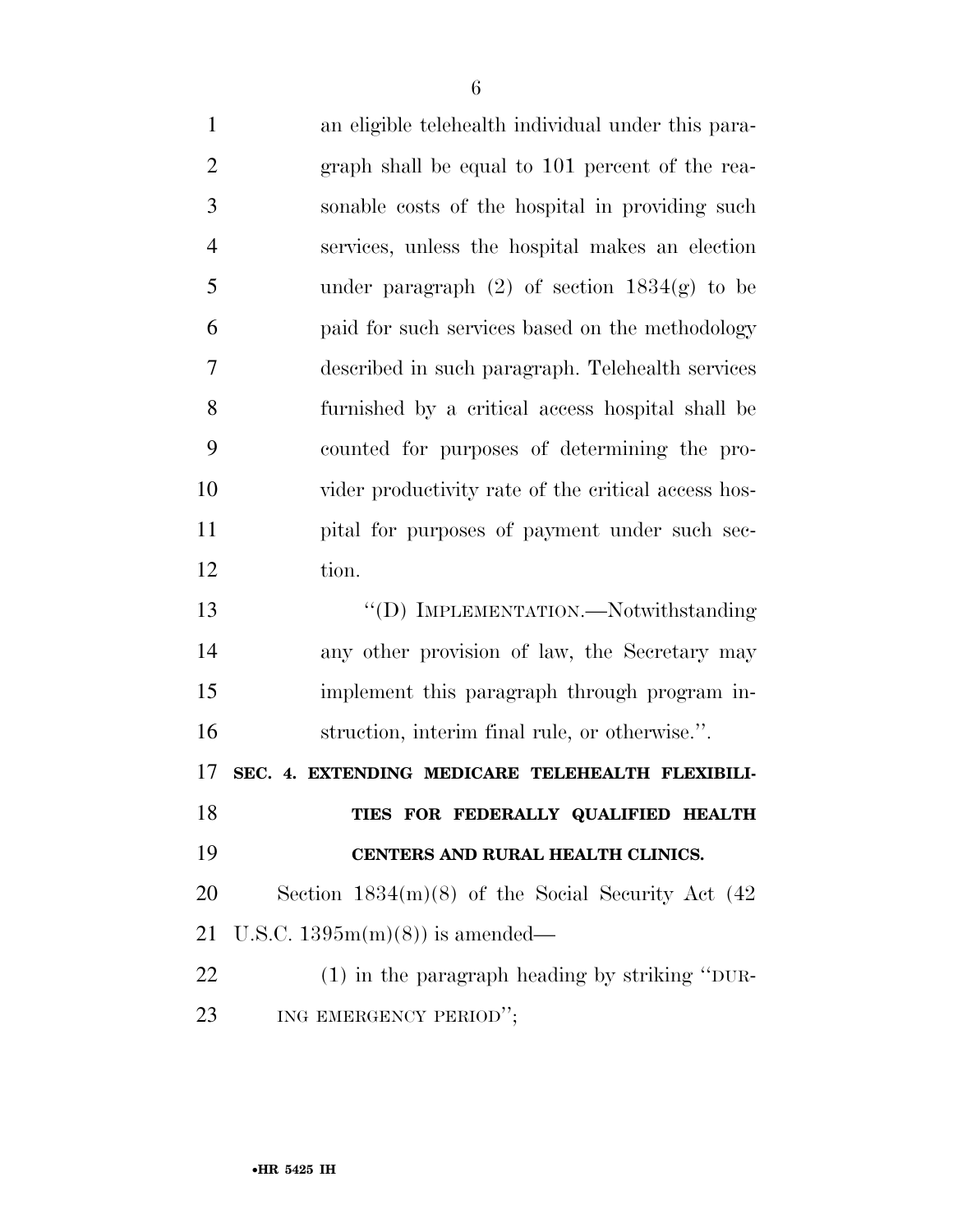| $\mathbf{1}$   | $(2)$ in subparagraph $(A)$ , in the matter pre-      |
|----------------|-------------------------------------------------------|
| $\overline{2}$ | eeding clause (i), by inserting "and after such emer- |
| 3              | gency period" after " $1135(g)(1)(B)$ ";              |
| $\overline{4}$ | $(3)$ by striking subparagraph $(B)$ and inserting    |
| 5              | the following:                                        |
| 6              | $\lq$ <sup>"</sup> (B) PAYMENT.—                      |
| 7              | "(i) IN GENERAL.—A telehealth serv-                   |
| 8              | ice furnished by a Federally qualified                |
| 9              | health center or a rural health clinic to an          |
| 10             | eligible telehealth individual pursuant to            |
| 11             | this paragraph or after the date of the en-           |
| 12             | actment of this subparagraph shall be re-             |
| 13             | imbursed under this title at a separate               |
| 14             | payment rate as determined<br>telehealth              |
| 15             | under the methodology established by the              |
| 16             | Secretary pursuant to clause (ii).                    |
| 17             | "(ii) PAYMENT METHODOLOGY.—The                        |
| 18             | Secretary shall establish a methodology for           |
| 19             | determining the appropriate payment rate              |
| 20             | for telehealth services described in clause           |
| 21             | (i). Such methodology shall consider—                 |
| 22             | "(I) the geography of Federally                       |
| 23             | qualified<br>health centers and<br>rural              |
| 24             | health clinics;                                       |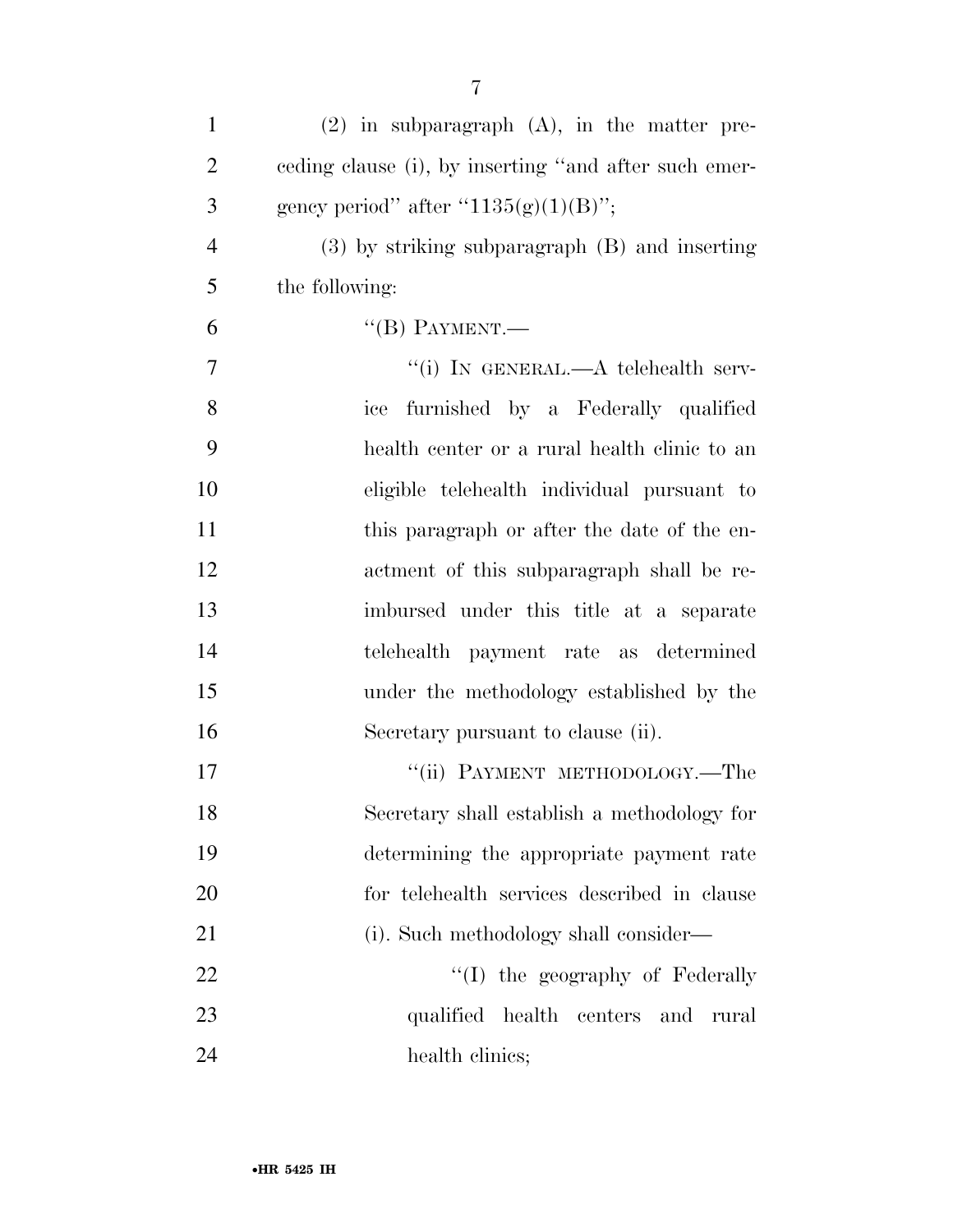| $\mathbf{1}$   | $\lq\lq$ (II) costs associated with the         |
|----------------|-------------------------------------------------|
| $\overline{2}$ | delivery of such telehealth services as         |
| 3              | allowable costs for the center or clinic;       |
| $\overline{4}$ | and                                             |
| 5              | "(III) the full cost of providing               |
| 6              | the services via telehealth.                    |
| 7              | "(iii) IMPLEMENTATION.-                         |
| 8              | "(I) CODING SYSTEM.—The Sec-                    |
| 9              | retary shall establish an effective cod-        |
| 10             | ing system for telehealth services de-          |
| 11             | scribed in clause (i) that is reflective        |
| 12             | of the services provided at a center or         |
| 13             | clinic.                                         |
| 14             | "(II) IMPLEMENTATION.—Not-                      |
| 15             | withstanding any other provision of             |
| 16             | law, the Secretary may implement this           |
| 17             | subparagraph through program in-                |
| 18             | struction, interim final rule, or other-        |
| 19             | wise."; and                                     |
| 20             | (4) by adding at the end the following new sub- |
| 21             | paragraph:                                      |
| 22             | "(C) REQUIREMENT DURING ADDITIONAL              |
| 23             | PERIOD.                                         |
| 24             | "(i) IN GENERAL.—Beginning on the               |
| 25             | first day after the end of the emergency        |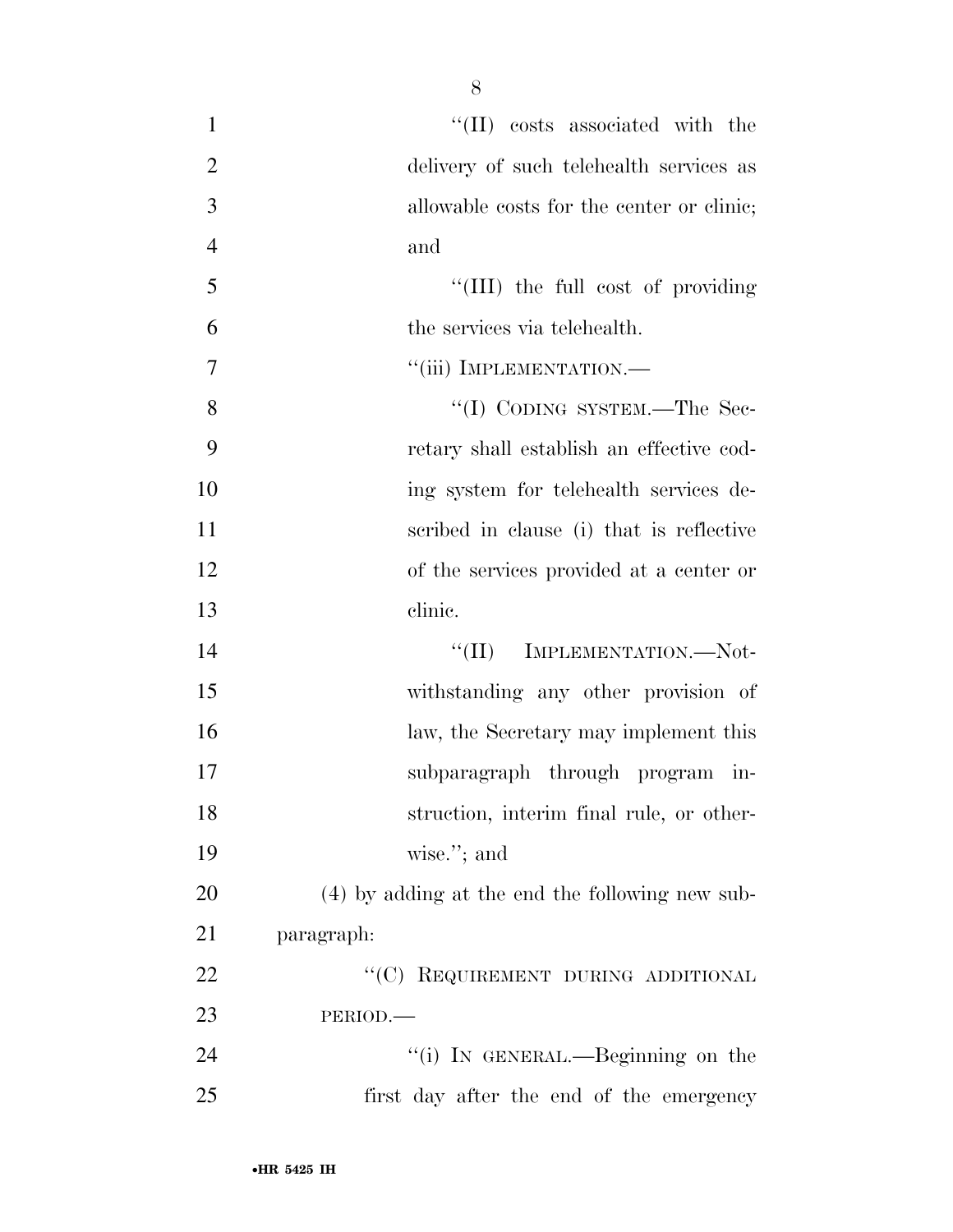| $\mathbf{1}$   | period described in section $1135(g)(1)(B)$ ,                  |
|----------------|----------------------------------------------------------------|
| $\overline{2}$ | payment may only be made under this                            |
| 3              | paragraph for a telehealth service de-                         |
| $\overline{4}$ | scribed in subparagraph $(A)(i)$ that is fur-                  |
| 5              | nished to an eligible telehealth individual if                 |
| 6              | such service is furnished by a qualified                       |
| $\tau$         | provider (as defined in clause (ii)).                          |
| 8              | "(ii) DEFINITION OF QUALIFIED PRO-                             |
| 9              | VIDER.—For purposes of this subpara-                           |
| 10             | graph, the term 'qualified provider' means,                    |
| 11             | with respect to a telehealth service de-                       |
| 12             | scribed in subparagraph $(A)(i)$ that is fur-                  |
| 13             | nished to an eligible telehealth individual, a                 |
| 14             | Federally qualified health center or rural                     |
| 15             | health clinic that has an established pa-                      |
| 16             | tient relationship with such individual as                     |
| 17             | defined by the State in which the indi-                        |
| 18             | vidual is located.".                                           |
| 19             | SEC. 5. ALLOWANCE OF CERTAIN TELEHEALTH SERVICES               |
| 20             | <b>FURNISHED</b><br><b>USING</b><br><b>AUDIO-ONLY</b><br>TECH- |
| 21             | NOLOGY.                                                        |
| 22             | Section $1834(m)(4)$ of the Social Security Act $(42)$         |
| 23             | U.S.C. $1395m(m)(4)$ of the Social Security Act (42)           |
| 24             | U.S.C. $1395m(m)(4)$ is amended by adding at the end           |
|                | 25 the following new subparagraph:                             |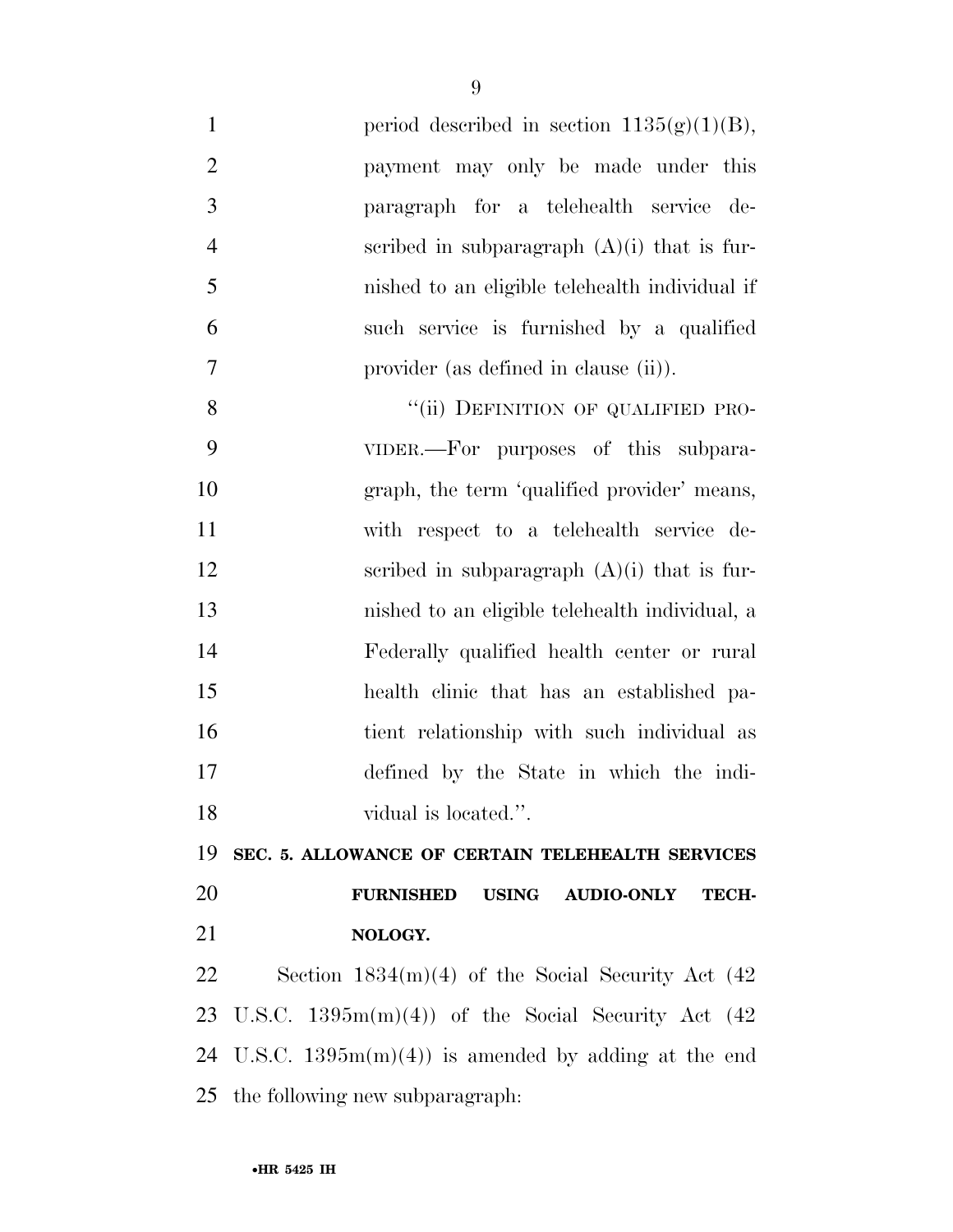| $\mathbf{1}$   | " $(G)$ TELECOMMUNICATIONS SYSTEM.—           |
|----------------|-----------------------------------------------|
| $\overline{2}$ | "(i) IN GENERAL.—Notwithstanding              |
| 3              | paragraph $(1)$ and section $410.78(a)(3)$ of |
| $\overline{4}$ | title 42, Code of Federal Regulations (or     |
| 5              | any successor regulation), subject to clause  |
| 6              | (v), the term 'telecommunications system'     |
| 7              | includes, in the case of the furnishing of a  |
| 8              | specified telehealth service (as defined in   |
| 9              | clause $(ii)$ a communications system that    |
| 10             | uses audio-only technology.                   |
| 11             | "(ii) SPECIFIED TELEHEALTH SERV-              |
| 12             | ICE.—In this subparagraph, the term           |
| 13             | 'specified telehealth service' means a tele-  |
| 14             | health service described in clause (iii) that |
| 15             | is furnished by a qualified provider (as de-  |
| 16             | fined in clause $(iv)$ ).                     |
| 17             | "(iii) TELEHEALTH SERVICE<br>DE-              |
| 18             | SCRIBED.—A telehealth service described       |
| 19             | in this clause is a telehealth service con-   |
| 20             | sisting of-                                   |
| 21             | $\lq\lq$ evaluation and management            |
| 22             | services;                                     |
| 23             | "(II) behavioral health counseling            |
| 24             | and educational services; and                 |
|                |                                               |
|                |                                               |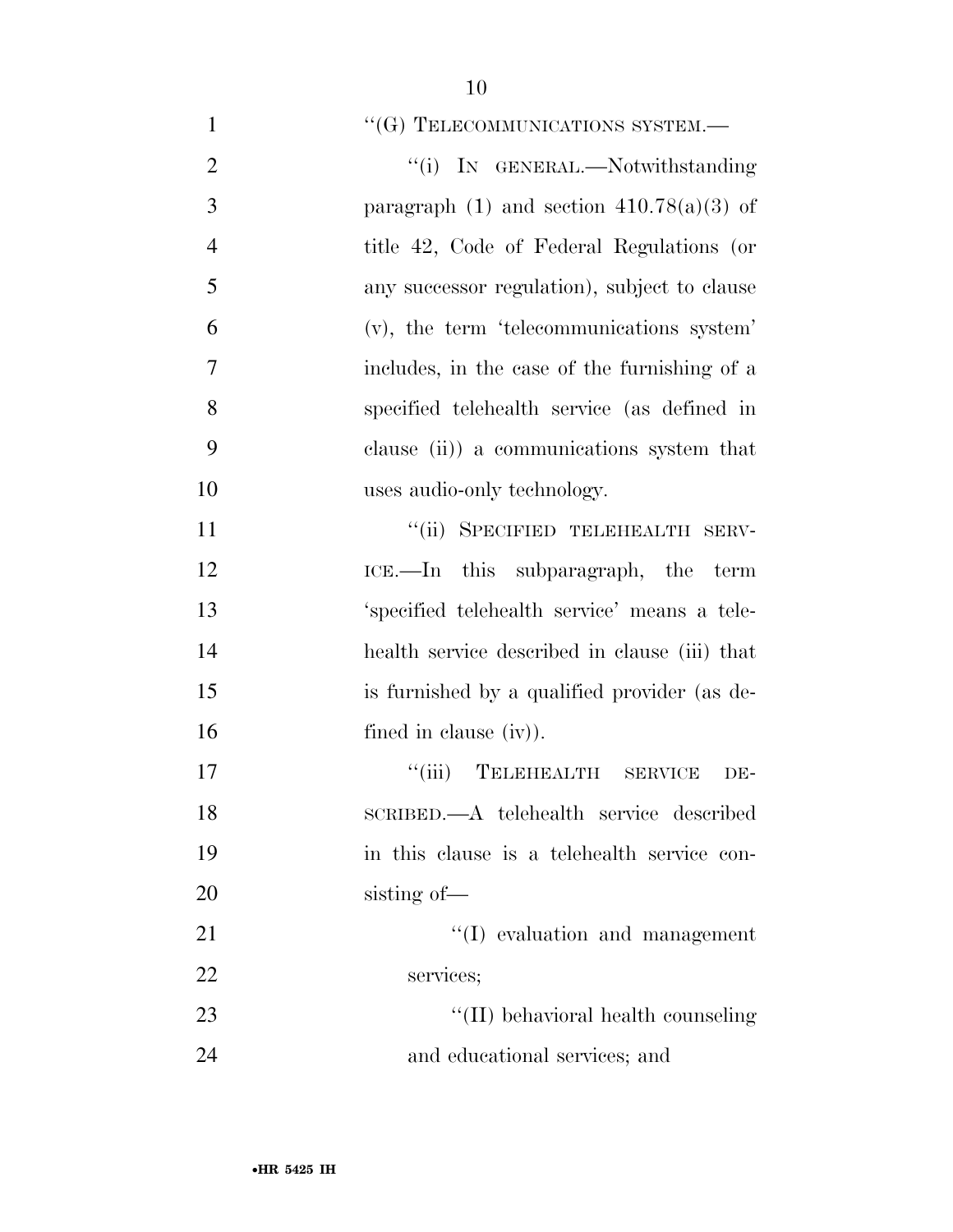| $\mathbf{1}$   | "(III) other services determined         |
|----------------|------------------------------------------|
| $\overline{2}$ | appropriate by the Secretary.            |
| 3              | "(iv) QUALIFIED PROVIDER<br>DE-          |
| $\overline{4}$ | FINED.                                   |
| 5              | "(I) IN GENERAL.—For purposes            |
| 6              | of clause (ii), the term 'qualified pro- |
| 7              | vider' means, with respect to a speci-   |
| 8              | fied telehealth service that is fur-     |
| 9              | nished to an eligible telehealth indi-   |
| 10             | vidual—                                  |
| 11             | "(aa) a physician or practi-             |
| 12             | tioner who has an established pa-        |
| 13             | tient relationship with such indi-       |
| 14             | vidual as defined by the State in        |
| 15             | which the individual is located; or      |
| 16             | "(bb) a critical access hos-             |
| 17             | pital (as defined in section             |
| 18             | 1861(mm)(1)), a rural health             |
| 19             | (as defined in section<br>clinic         |
| 20             | $1861(aa)(2)$ , a Federally quali-       |
| 21             | fied health center (as defined in        |
| 22             | section $1861(aa)(4)$ , a hospital       |
| 23             | (as defined in section $1861(e)$ ), a    |
| 24             | hospital-based or critical access        |
| 25             | hospital-based renal dialysis cen-       |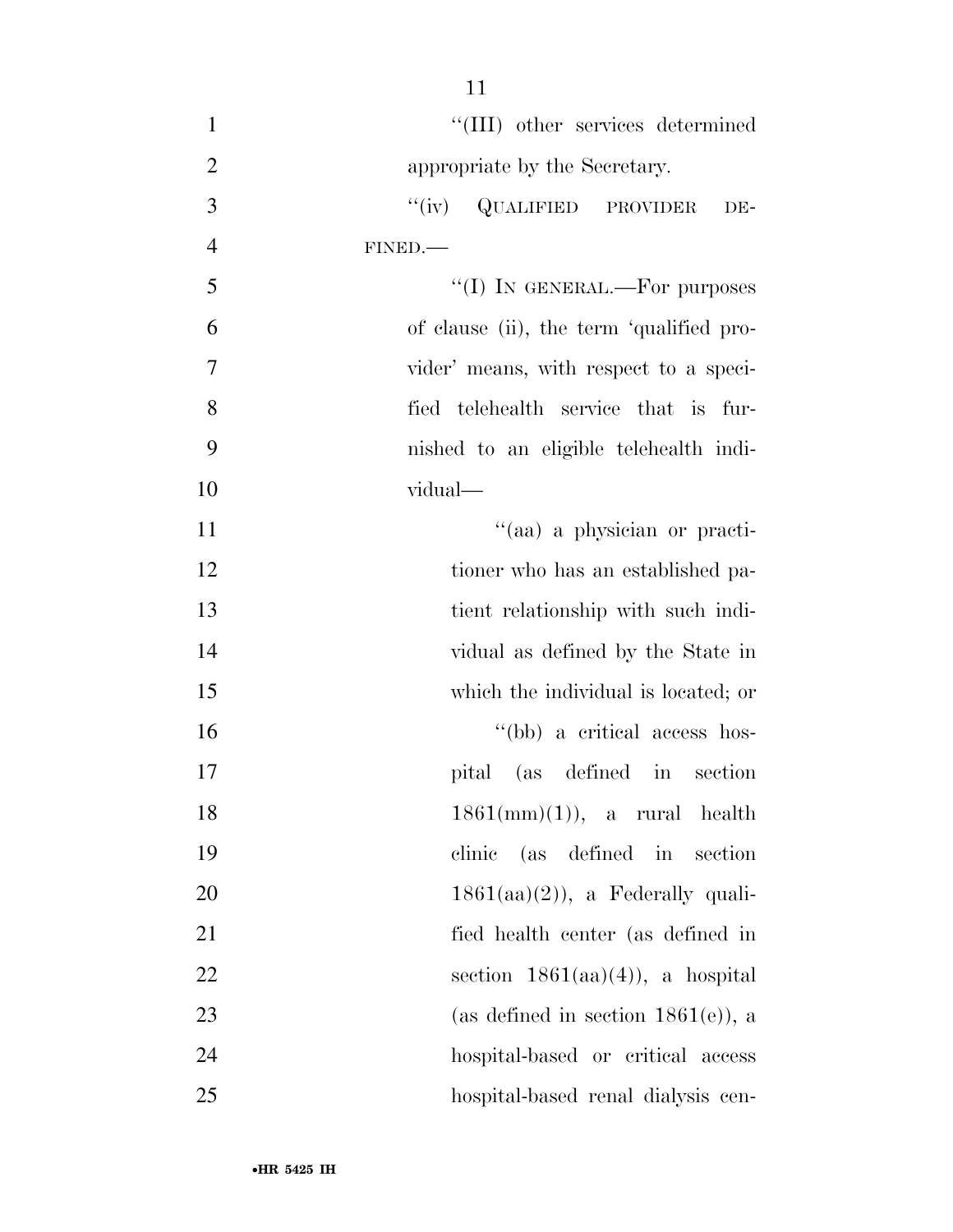| $\mathbf{1}$   | ter (including satellites), a skilled             |
|----------------|---------------------------------------------------|
| $\overline{2}$ | nursing facility (as defined in                   |
| 3              | section $1819(a)$ , a community                   |
| $\overline{4}$ | mental health center (as defined                  |
| 5              | in section $1861(ff)(3)(B)$ , or a                |
| 6              | rural emergency hospital (as de-                  |
| $\overline{7}$ | fined in section $1861(kkk)(2)$ .                 |
| 8              | "(v) $\text{AUTHORITY}$ . For purposes of         |
| 9              | this subparagraph, the Secretary may de-          |
| 10             | termine whether it is clinically appropriate      |
| 11             | to furnish a specified telehealth service via     |
| 12             | a communications system that uses audio-          |
| 13             | only technology and whether an in-person          |
| 14             | initial visit (in addition to any requirement     |
| 15             | with respect to the furnishing of an item         |
| 16             | or service in person pursuant to clause           |
| 17             | $(iv)(I)$ is required prior to the furnishing     |
| 18             | of such service using such technology.            |
| 19             | $``(\text{vi})$ CLARIFICATION<br><b>REGARDING</b> |
| 20             | PAYMENT.—The amount of payment for a              |
| 21             | specified telehealth service that is fur-         |
| 22             | nished using audio-only technology shall be       |
| 23             | equal to the amount that would have been          |
| 24             | paid for such service under this subsection       |
|                |                                                   |

had such service been furnished via any